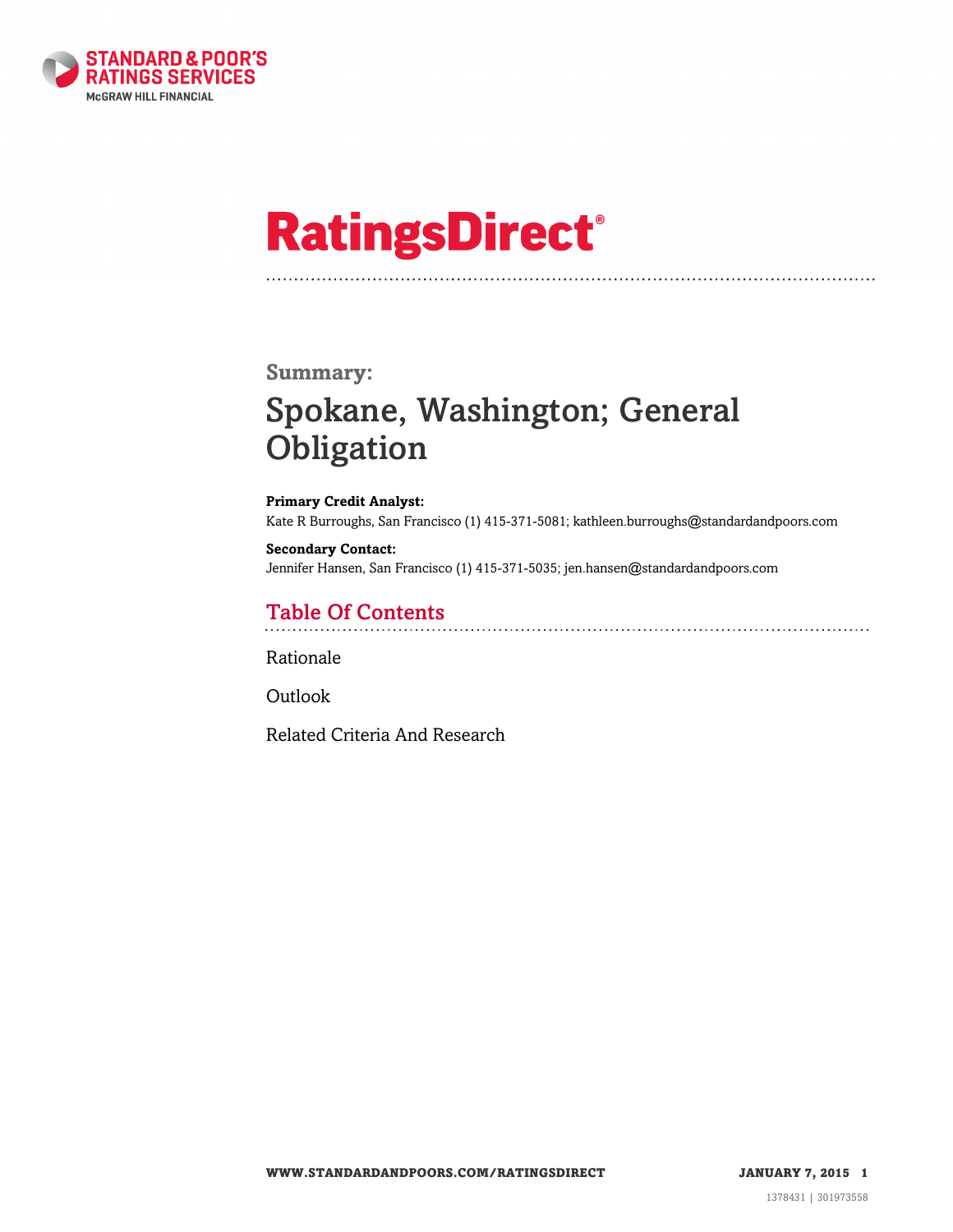#### **Summary:**

# Spokane, Washington; General Obligation

| <b>Credit Profile</b>                                      |           |            |  |
|------------------------------------------------------------|-----------|------------|--|
| US\$59.95 mil unltd tax GO bnds ser 2015 due 12/01/2034    |           |            |  |
| Long Term Rating                                           | AA/Stable | <b>New</b> |  |
| US\$49.24 mil ltd tax GO rfdg bnds ser 2015 due 12/01/2034 |           |            |  |
| Long Term Rating                                           | AA/Stable | <b>New</b> |  |
| Spokane GO bnds (tax-exempt)                               |           |            |  |
| Long Term Rating                                           | AA/Stable | Affirmed   |  |

# <span id="page-1-0"></span>Rationale

Standard & Poor's Ratings Services assigned its 'AA' long-term rating to Spokane, Wash.'s series 2015 unlimited-tax general obligation bonds (UTGO) and limited-tax general obligation (LTGO) refunding bonds. At the same time, Standard & Poor's affirmed its 'AA' long-term rating and underlying rating (SPUR) on the city's existing UTGO and LTGO bonds.

The city's UTGO bonds are a full faith and credit obligation of the city and are secured by revenue from an unlimited ad valorem tax. Resources available for payments on the city's LTGO bonds are constrained by statutory restrictions on property tax revenue for operations, including a limit on annual property tax growth to 1% plus new construction, without a voter override, and a maximum levy rate. We understand that proceeds from the UTGO bonds will be used to finance improvements to Riverfront Park and that proceeds from the LTGO bonds will be used to refund the entirety of the city's existing series 2004 UTGO bonds and a portion of the city's existing 2007 UTGO bonds.

The rating reflects our assessment of the following factors for the city.

- Strong management, with good financial practices;
- Very strong budgetary flexibility with 2013 audited reserves at 21% of general fund expenditures;
- Very strong liquidity providing very strong cash levels to cover both debt service and expenditures;
- Adequate budgetary performance;
- Adequate economy with below-average income indicators and a broad and diverse metropolitan statistical area;
- Weak debt and contingent liabilities position.

#### Adequate economy

In our view, Spokane's local economy is adequate, with projected per capita effective buying income (EBI) at 91% of the national average and median household EBI at 86%. After several years of small declines, assessed value increased in fiscal 2014 and is projected to increase again in 2015 to an estimated \$15.4 billion, or \$72,425 per capita. We consider the Spokane metropolitan statistical area to be broad and diverse. The city is well-embedded in the health care and higher education fields and , with a population of 212,300, is the second-largest city in Washington, after Seattle. The city serves as a market center for an approximately 1.7 million-person area stretching into western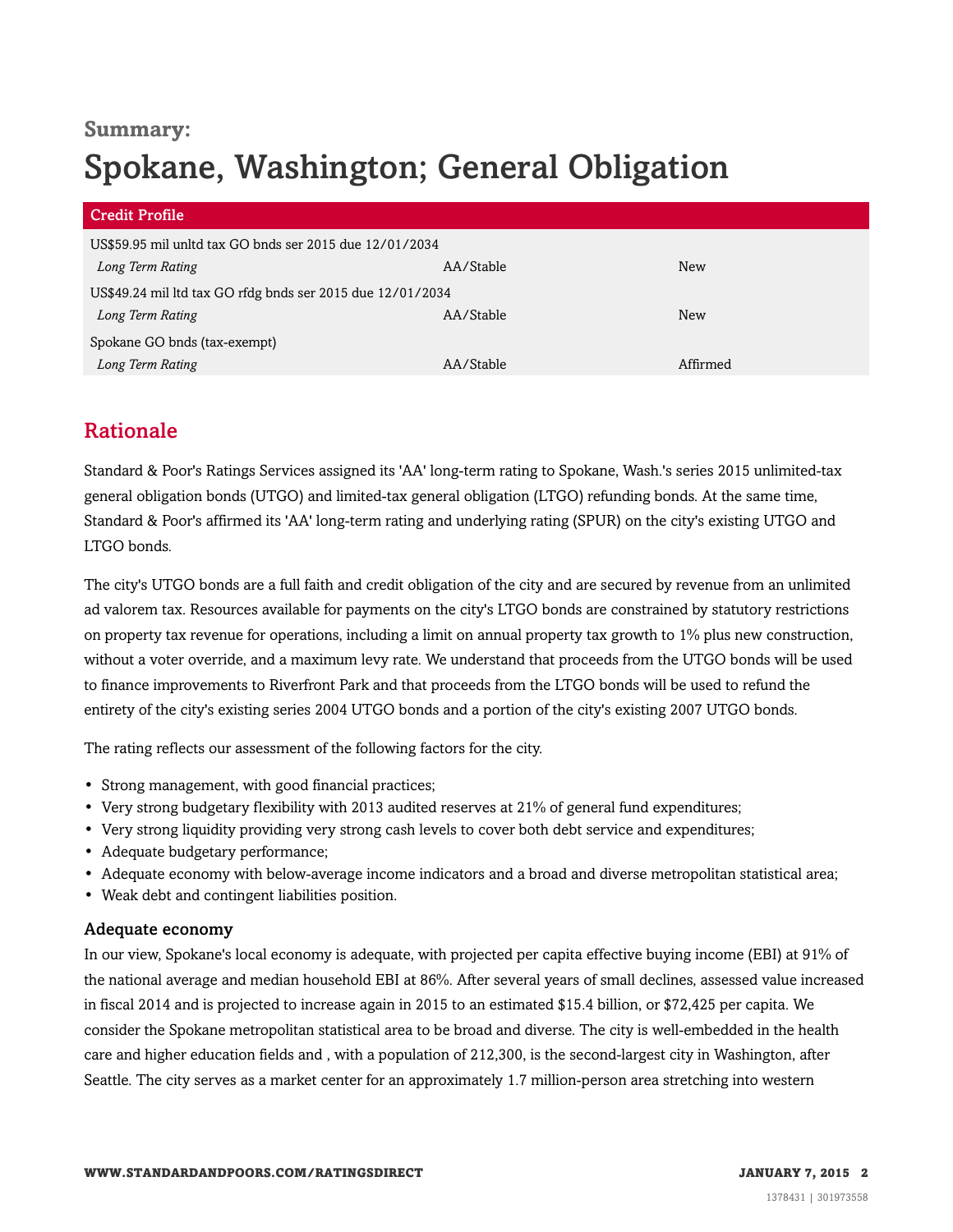Montana, northeast Oregon, and southern British Columbia.

#### Strong management conditions

We believe Spokane's management conditions are strong with good financial practices under our financial management assessment (FMA) methodology, indicating our view that financial practices exist in most areas, but that governance officials might not formalize or monitor all of them on a regular basis. Strengths, in our opinion, include long-term financial and capital plans, an investment management policy, and historically adhered-to reserve policies. The city does not currently have a debt management policy.

#### Adequate budgetary performance

The city's budgetary performance is adequate overall in our view. Both the general fund and total governmental funds had deficits in fiscal 2013, at 1.5% and 4.3%, respectively. However, management estimates a 1.7% general fund surplus in fiscal 2014 and projects a 1.2% general fund surplus in fiscal 2015.

#### Very strong budget flexibility

In our opinion, the city's budgetary flexibility is very strong, with reserves at 21% of expenditures in fiscal 2013. Included in these are the city's contingency reserve and revenue stabilization reserve. With the anticipated general fund surpluses over the next two years, we anticipate the city's budgetary flexibility will remain very strong.

#### Very strong liquidity

We believe very strong liquidity supports Spokane's finances, with total government available cash at 20% of governmental fund expenditures and cash at 2.8x debt service. Based on past issuance of debt, we believe that the issuer has strong access to capital markets to provide for liquidity needs if necessary.

#### Weak debt and contingent liability profile

We view Spokane's debt and contingent liability profile as weak. Including this issuance, total governmental fund debt service is 7.2% of total governmental funds expenditures, and net direct debt is 78.8% of total governmental funds revenue. Amortization is slow in our opinion, with only 33% of principal retired in the next 10 years. We understand that the city does not anticipate issuing any new debt in the near future.

The city contributes to the Spokane Employee Retirement System (SERS), as well as the fire and police pension systems. The city's annual required contribution was \$12.8 million in fiscal 2013, or 4.9% of governmental expenditures. The city's actual overall contribution was slightly less -- \$12.5 million -- partly due to contributing significantly more than its annual required amount to its firefighters pension system in order to increase its funding level to 100%. However, the city only contributed 77% of the annual contribution to SERS, which is the largest plan, and is only funded at 69%. We understand that in September 2014, the city implemented changes to its benefits plans and increased employee and city contribution levels so as to increase the pension funded levels and decrease future liabilities.

#### Adequate institutional framework

We consider the institutional framework for Washington municipalities to be "adequate." See the Institutional Framework score for Washington.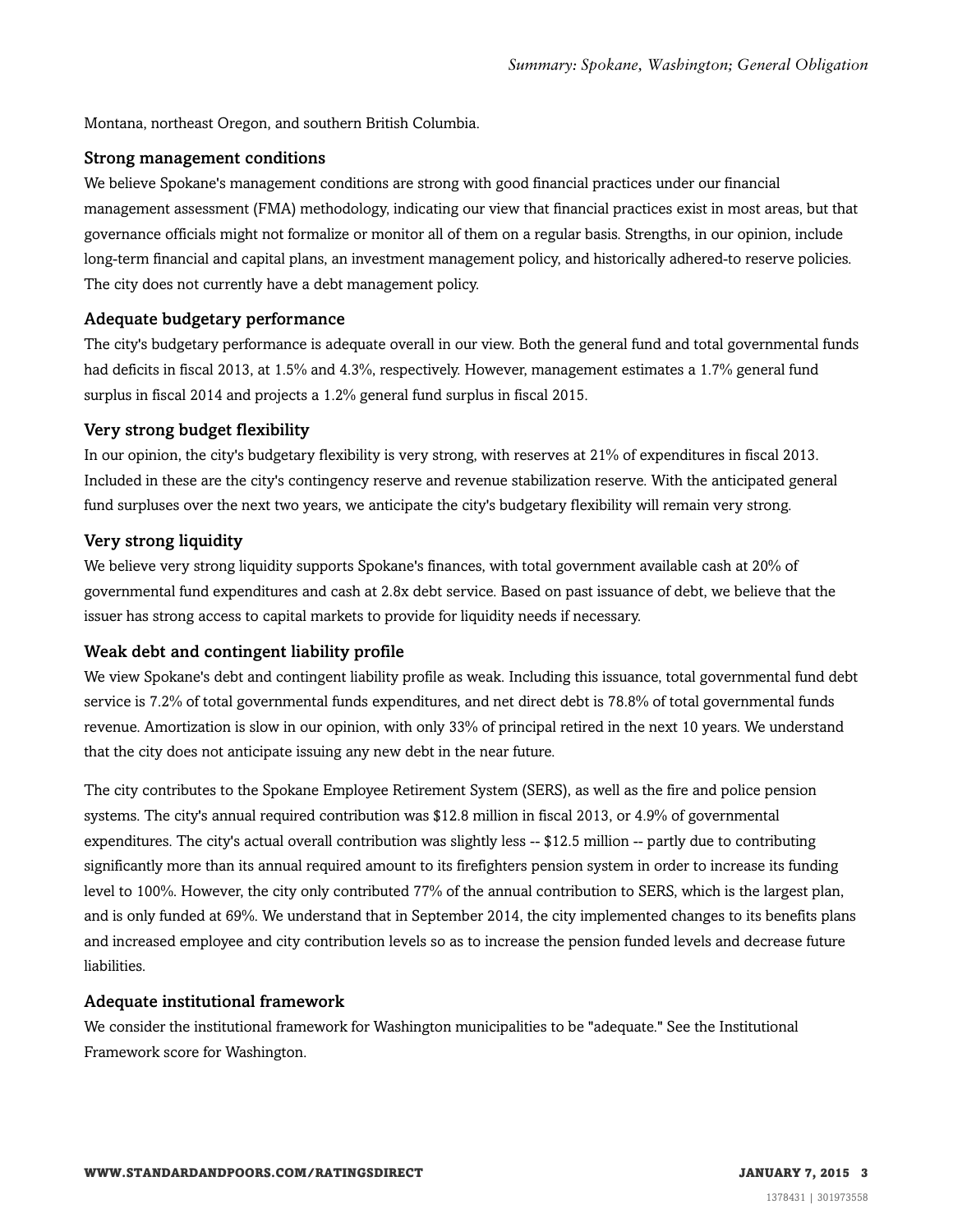# <span id="page-3-0"></span>**Outlook**

The stable outlook reflects our view that the city will not draw down its reserves to below a level we consider strong. The outlook also reflects our anticipation that the city will not issue significant debt in the near future and will address its current liabilities. If the city were to draw down its reserves, or if its recent changes to its pension plan fail to address its pension liabilities, and the low funded levels become exacerbated, we could lower the rating. Because of the city's only-adequate economy with below-average income indicators, we do not anticipate raising the rating during the two-year outlook horizon.

# <span id="page-3-1"></span>Related Criteria And Research

#### Related Criteria

USPF Criteria: Local Government GO Ratings Methodology And Assumptions, Sept. 12, 2013

#### Related Research

• S&P Public Finance Local GO Criteria: How We Adjust Data For Analytic Consistency, Sept. 12, 2013

| Ratings Detail (As Of January 7, 2015)      |                 |          |
|---------------------------------------------|-----------------|----------|
| Spokane GO (AGM)                            |                 |          |
| <b>Unenhanced Rating</b>                    | AA(SPUR)/Stable | Affirmed |
| <b>Spokane GO</b>                           |                 |          |
| <b>Unenhanced Rating</b>                    | AA(SPUR)/Stable | Affirmed |
| Many issues are enhanced by bond insurance. |                 |          |

Complete ratings information is available to subscribers of RatingsDirect at www.globalcreditportal.com. All ratings affected by this rating action can be found on Standard & Poor's public Web site at www.standardandpoors.com. Use the Ratings search box located in the left column.